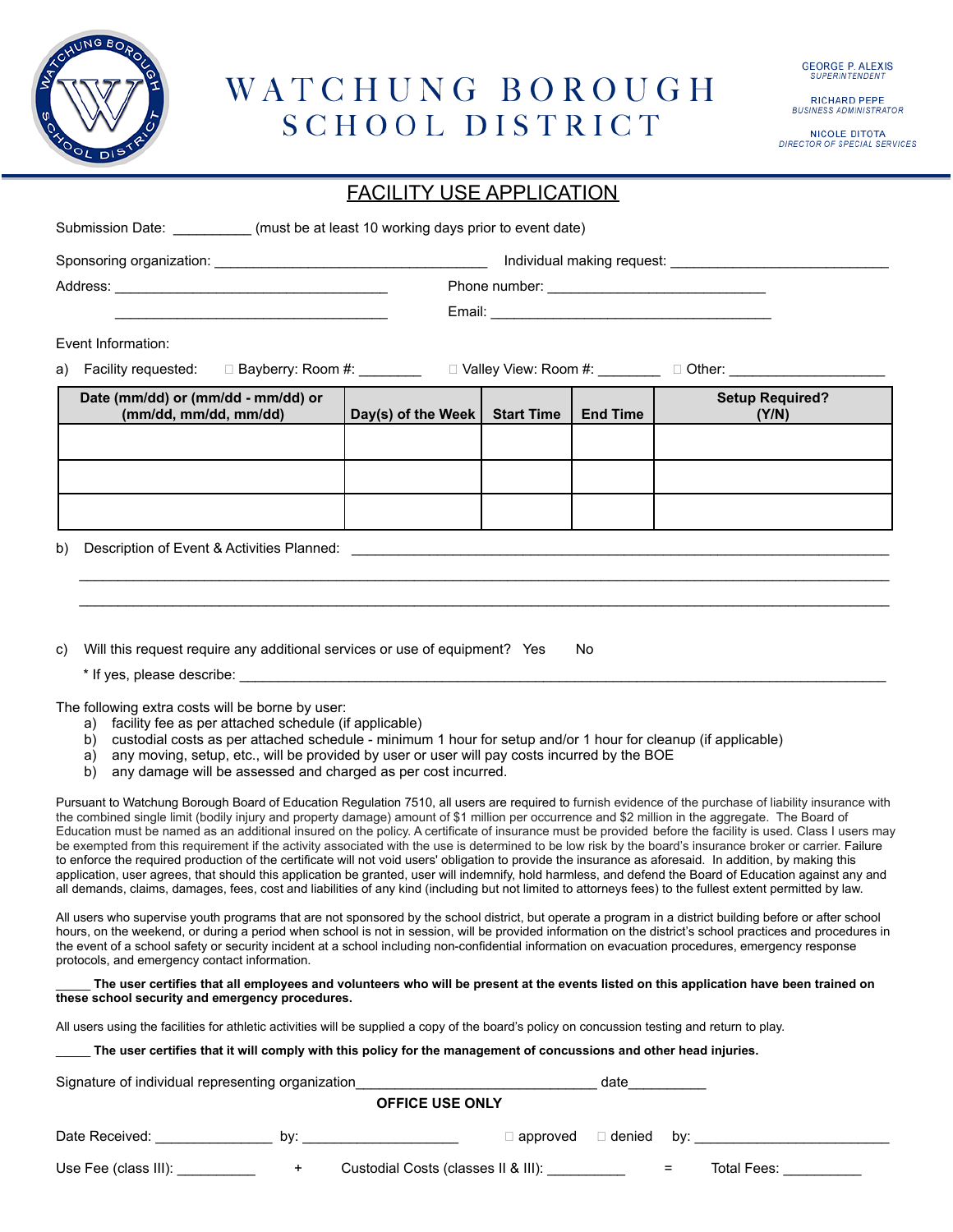#### *The following excerpts were extracted from district regulation 7510*

- E. Rules for the Use of School Facilities
	- 3. Uses Must be Properly Supervised.
		- a. A school custodian must be on duty during the entire time a use occurs. The custodian is present for the purpose of ensuring the security and proper functioning of the facility and of enforcing these regulations. The custodian is paid by the Board and may not accept gratuities from users. If the custodian is needed to perform extra services as an accommodation to the user, the user may be charged an additional fee and the custodian will be compensated accordingly by the district.
		- b. The use of certain school facilities (such as kitchen and auditorium stage) require the services of school employees trained in the use of the facility. The user will be charged an additional fee and the school employee will be compensated accordingly by the district.
- F. Fee Schedule
	- 1. Class I users will not be charged a fee or costs for the use of schools.
	- 2. Class II users will not be charged a facility fee, but will be charged for the specific services of school employees rendered pursuant to paragraph E3a and paragraph E3b, if any, as follows:

| Gvm              | \$35/hour custodial costs |
|------------------|---------------------------|
| APR/Media Center | \$35/hour custodial costs |
| Field            | \$35/hour custodial costs |
| Classroom        | \$35/hour custodial costs |

3. Class III users will be charged the costs charged Class II users (paragraph F2) and the following facility fee for each hour's use:

| Gvm              | \$50/hour (plus \$35/hour custodial costs) |
|------------------|--------------------------------------------|
| APR/Media Center | \$40/hour (plus \$35/hour custodial costs) |
| Field            | \$25 hour (plus \$35/hour custodial costs) |
| Classroom        | \$20/hour (plus \$35/hour custodial costs) |

#### *School Safety and Security Practices and Procedures*

- 1. In case of an emergency, call 911.
	- a. Provide detailed information about your circumstances and location
	- b. Stay on the line for instructions
- 2. See the attached list of AED and fire pull locations
- 3. To exit the building, please see the fire exit maps located by the door of each room
- 4. See the attached concussion protocol, if applicable.
- 5. For other circumstances, please contact the appropriate administrator:
	- a. Supervisor of Buildings & Grounds Mr. Walker ([dwalker@watchungschools.us\)](mailto:dwalker@watchungschools.us)
	- b. Business Administrator Mr. Pepe ([rpepe@watchungschools.us\)](mailto:rpepe@watchungschools.us)
	- c. Principal of Valley View School Mrs. Kidd (*kkidd@watchungschools.us*)
	- d. Principal of Bayberry School Mrs. Fichner ([dfichner@watchungschools.us\)](mailto:dfichner@watchungschools.us)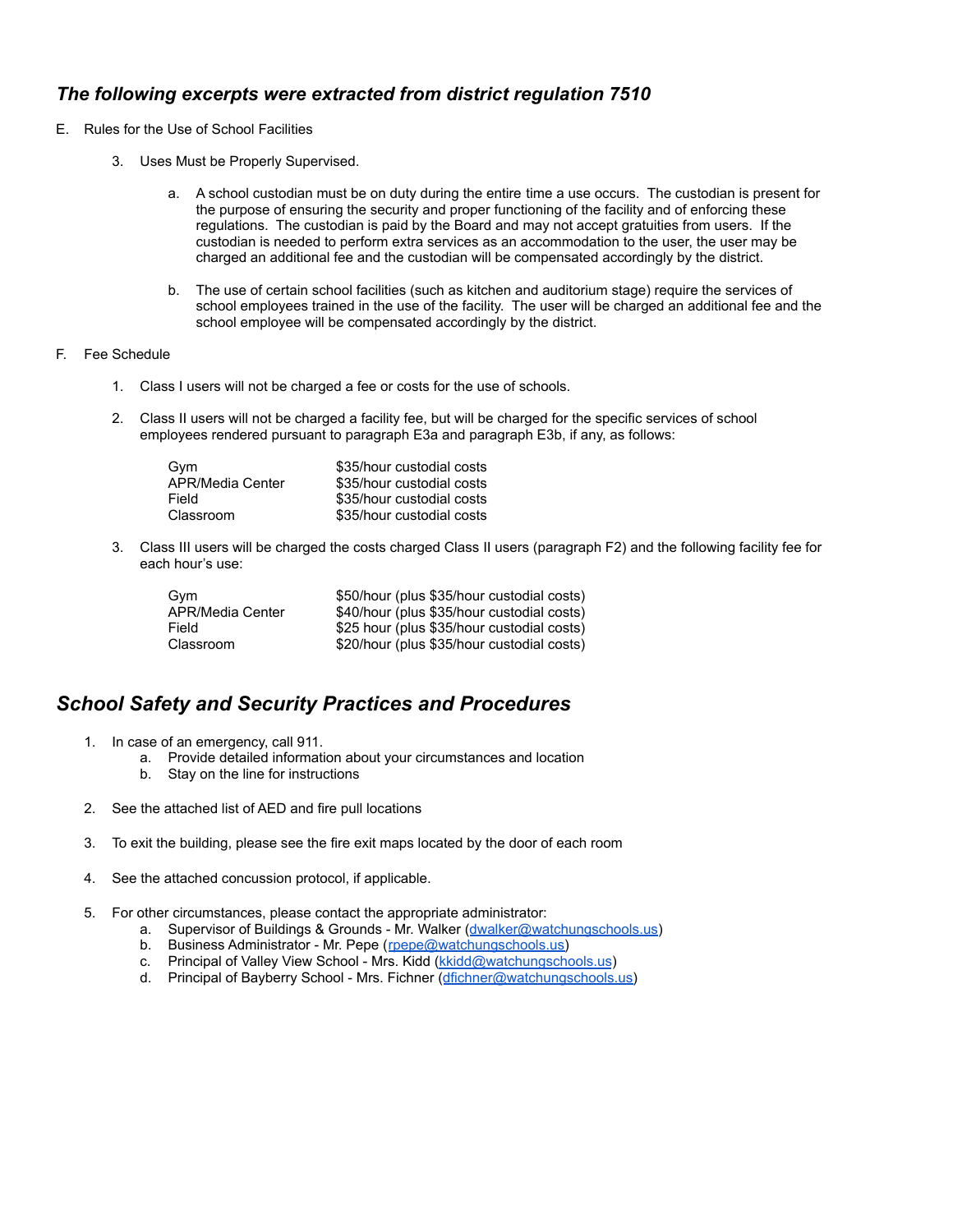#### **BOARD OF EDUCATION**

**PROPERTY** R 7510/page 1 of 9 Use of School Facilities M

#### R 7510 USE OF SCHOOL FACILITIES (M)

**M**

This regulation is designed to govern requests to use facilities within the school buildings or on the surrounding school property. It will also govern the use of Phillips Field, unless a written lease between the Board of Education and another entity is currently in effect. If a lease is in effect, the use of Phillips Field will be regulated by the Lessee.

A. Classification of Users

Outside organizations and individuals using school facilities will be classified as Class I, II, or III users as follows:

- 1. Class I users will be given priority for the use of school facilities over other users and may use school district facilities without payment of a use fee or charge for custodial and service (fuel, water, and electricity) costs. Class I users include the following organizations and individuals: Watchung Parent Teacher Organization (PTO), Watchung Special Education Parent Advisory Group (SEPAG), Watchung Educational Foundation (WEF), and the municipal offices or agencies of the Borough of Watchung.
- 2. Class II users may use school district facilities without payment of a use fee but will be charged custodial and service costs. Class II users include the following organizations and individuals: Boy Scouts, Girls Scouts, non-profit athletic leagues or organizations, and other service organizations, church groups, civic organizations, and adult groups.
- 3. Class III users will be given lowest priority for the use of school facilities and may use school district facilities only on payment of a use fee and charges for custodial and service costs. Class III users include the following organizations and individuals: For-Profit Organizations.
- 4. No other organizations or individuals will be permitted to use school facilities.
- B. Application Procedures
	- 1. Application must be made in writing and on the form supplied by the school district. The form is available in the main office of each school.

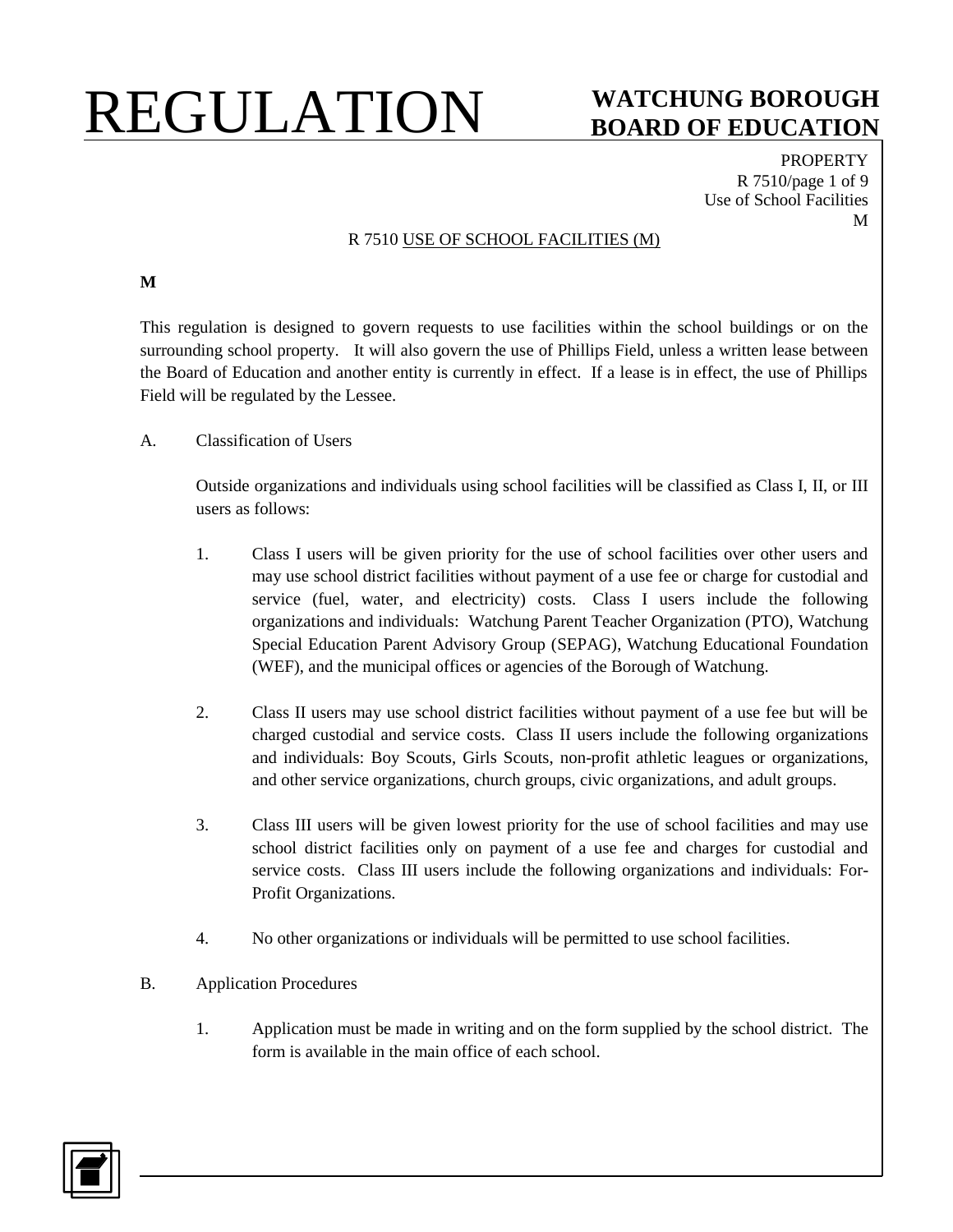## **BOARD OF EDUCATION**

PROPERTY R 7510/page 2 of 9 Use of School Facilities M

- 2. Application for use of school facilities must be submitted to the Principal not less than 10 working days before the date of the requested use. A use that requires the approval of the Board must be submitted not less than 10 working days prior to a regular Board meeting and not less than 10 working days before the date of the requested use.
- 3. The application must be signed by an adult representative of the requesting organization, who will be considered by the Board to be the agent of the organization.
- 4. The application must include all the facilities that the applicant wishes to use and all the dates and times of the requested use. Approval of any application is limited to the facilities, dates, and times expressly requested on the application. Approval does not include the privilege of additional rehearsal time or the use of rooms or buildings not expressly requested.
- 5. The application must include all the equipment and supplies that the applicant wishes to include in the use, pursuant to Policy No. 7520, Loan of School Equipment.
- C. Approval
	- 1. The Principal will review each application and check the school calendar to determine whether the facility requested is available at the date and time requested, that is, the facility has not been scheduled
		- a. For use in the instructional or co-curricular program,
		- b. For maintenance, repair, or capital improvement, or
		- c. For use by another organization.
	- 2. If the facility is not available for use, the Principal will so inform the representative of the organization and may suggest alternative dates, times, or facilities.
	- 3. If the facility is available for use and the applicant meets the standards set by Policy No. 7510 and these regulations, the Principal will note his/her approval on the application form and will record the classification of the applicant organization and forward the application to the Superintendent or designee for final approval or for referral to the Board for requests that may be approved only by the Board.

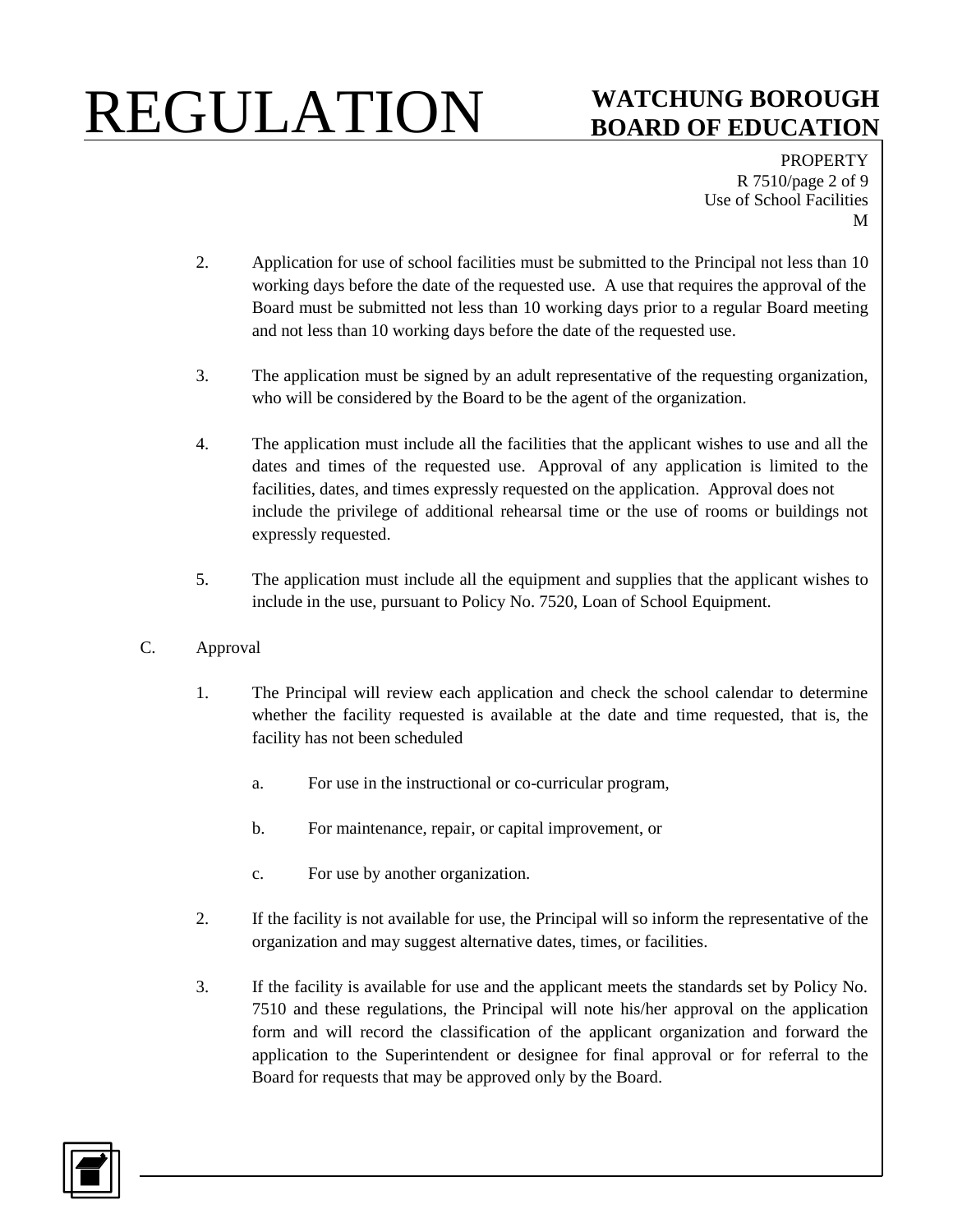## **BOARD OF EDUCATION**

**PROPERTY** R 7510/page 3 of 9 Use of School Facilities M

- 4. Standards for approval include the following limitations on use:
	- a. School facilities are available for use only on weekdays, including school vacations. School facilities may be available for use on Saturdays, Sundays, and other public holidays depending on appropriate and adequate custodial coverage.
	- b. School facilities are available for use only during the hours of 8:00 am and 10:00 pm. Permission may be granted for a use up to 11:00 pm., provided the user pays an overtime fee regardless of the user's classification. School facilities are not available for use during the school day or for any use that may interfere with the school district's educational or co-curricular programs.
	- c. The use of school facilities will generally not be granted for observances or celebrations that are essentially private in nature or for meetings of small groups that can conveniently convene in private homes.
	- d. In accordance with Policy No. 7510, the use of school facilities will not be granted for any partisan political activity, any private social function, or any purpose that is prohibited by law.
- 5. The Superintendent or designee will determine the classification (I, II, or III) of the applicant organization and the fees and costs, if any, to be charged for the use of the facility. This information will be provided on the application form.
- 6. In the event of a conflict between requesting organizations within the same class, the request received earlier by the district will be honored first.
- 7. A copy of each approved or disapproved application will be distributed to the representative who signed the application form.
- 8. The application form will include the rules governing the use of school facilities, and the representative's signature on the application will signify notice of those rules and the organization's agreement to be bound by those rules.
- 9. The Board reserves the right to deny an application and to withdraw permission to use school facilities after approval has been granted and after the use has commenced. Permission may specifically be withdrawn from any organization whose representative has willfully made misrepresentation on the application or whose members

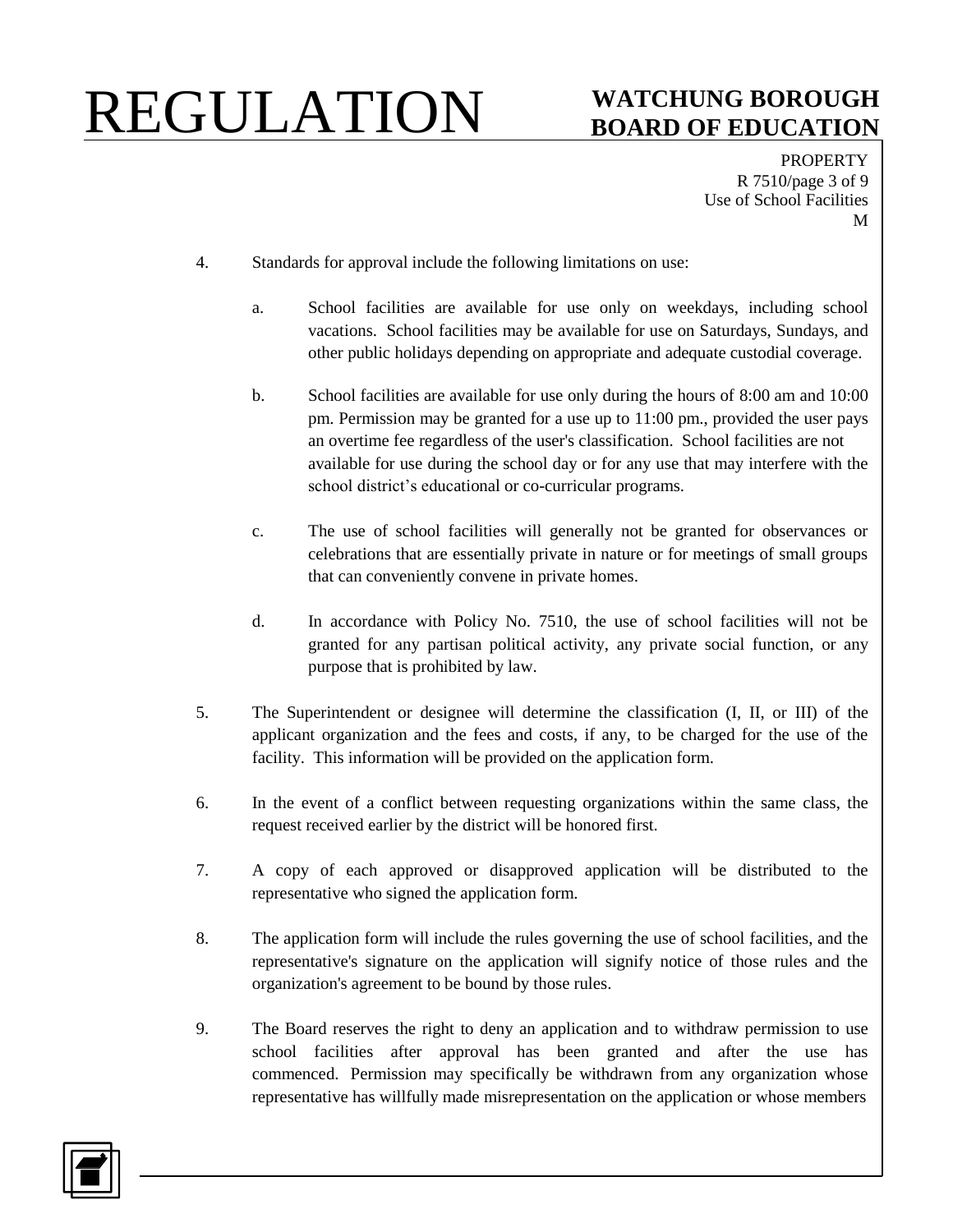## **BOARD OF EDUCATION**

**PROPERTY** R 7510/page 4 of 9 Use of School Facilities M

violate the rules established for the use of school facilities. Such withdrawal of permission may constitute grounds for denying a future application made by the organization.

- 10. Permission to use school facilities is not transferable.
- 11. The organization representative must inform the Principal of any canceled use request as soon as he/she is aware of the cancellation. An organization's failure to inform the Principal of a canceled use at least 2 working days in advance of the scheduled time of the use may result in imposition of service charges.
- 12. Permission to use a school facility is automatically withdrawn on a day when the facility is closed for inclement weather, work stoppage, or other emergency.
- D. Insurance and Indemnification
	- 1. The representative of an organization granted permission to use a school facility must assume responsibility for the orderly and careful use of the facility and must agree to assume liability for any damage or loss of property caused by the use or in the course of the use.
	- 2. The organization and/or its representative will hold the Board of Education harmless from claims arising out of the permitted use of the school facility or during the user's occupancy. In addition, the user shall agree to save the Board harmless from liability for injury or damage to any person or property of any person who may be attending or participating in the function or activity for which permission has been granted.
	- 3. The user shall furnish evidence of the purchase of liability insurance with the combined single limit (bodily injury and property damage) amount of \$1 million per occurrence and \$2 million in the aggregate.

The Board of Education must be named as an additional insured on the policy. A certificate of insurance must be provided before the facility is used. Class I users may be exempted from this requirement if the activity associated with the use is determined to be low risk by the Board's insurance broker or carrier.

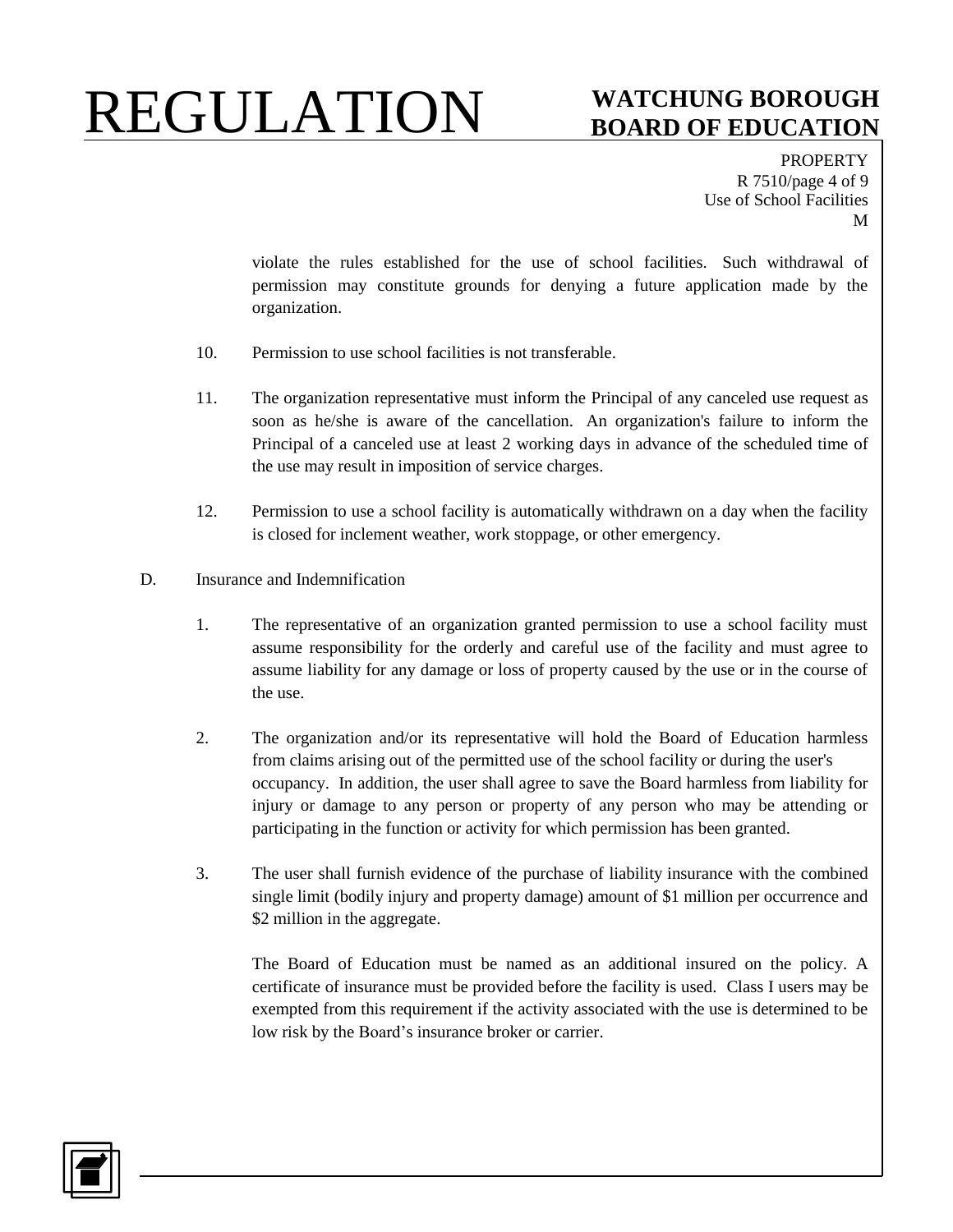### **BOARD OF EDUCATION**

PROPERTY R 7510/page 5 of 9 Use of School Facilities M

4. Any youth sports team organization that is granted permission to use school facilities must provide the school district proof of an insurance policy against liability for any bodily injury in the amount of not less than \$50,000 per person per occurrence, insuring the youth sports team organization against liability for any bodily injury suffered by a person. The youth sports team organization must also provide a statement of compliance with the school district's Policy and Regulation 2431.4 - Prevention and Treatment of Sports-Related Concussions and Head Injuries, which will be provided to the adult representative of the requesting organization with the application to use school facilities.

For the purpose of this Policy, a "youth sports team organization" means one or more sports teams organized pursuant to a nonprofit or similar charter or which are member teams in a league organized by or affiliated with a county or municipal recreation department.

- E. Rules for the Use of School Facilities
	- 1. Users of school facilities will be bound by the law.
		- a. Users must comply strictly with all applicable statutes; municipal ordinances; and rules of the Board of Health, Fire Department, and Police Department regarding public assemblies.
		- b. The use must not exceed the established capacity of the facility used.
		- c. The use must not involve gambling or games of chance.
		- d. The use, possession, and/or distribution of alcohol and/or controlled dangerous substances is absolutely prohibited, in accordance with law and Policy Nos. 5530 and 7435.
		- e. Smoking is prohibited in accordance with Policy No. 7434.
		- f. School facilities cannot be used for any purpose prohibited by law or likely to result in rioting, disturbance of the peace, damage to property or for the purpose of defaming others.

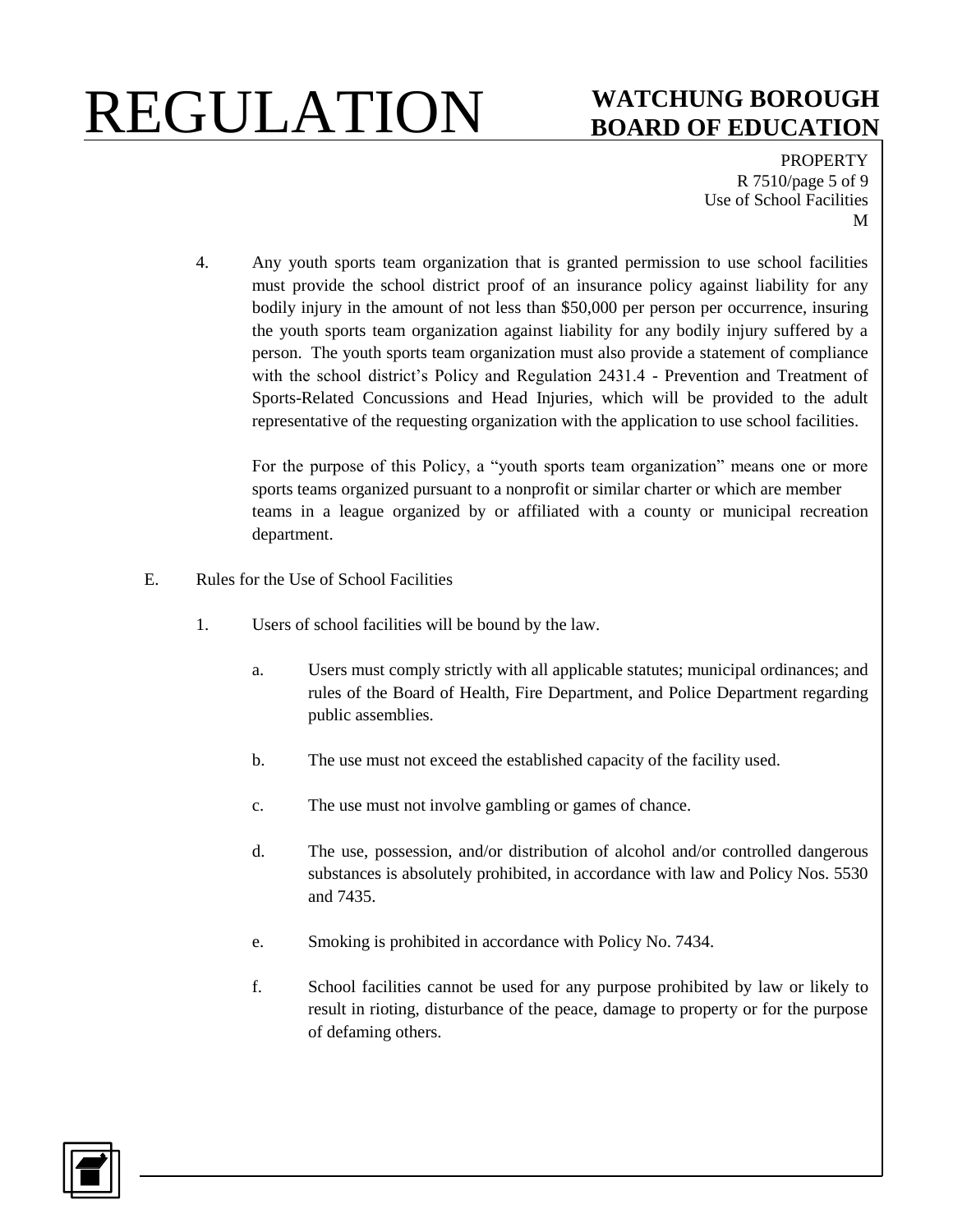### **BOARD OF EDUCATION**

**PROPERTY** R 7510/page 6 of 9 Use of School Facilities M

- 2. Users of school facilities will respect Board property.
	- a. The user will not damage, destroy, or deface school property. The facility shall be used with care and left in an orderly and neat condition.
	- b. The user must request in the application and receive permission to bring and use equipment, decorations, or materials to the school facility. No equipment, decorations, or materials may be nailed to floors, walls, windows, woodwork, curtains or fixtures or affixed to the same in any manner that defaces or damages school property or grounds.
	- c. Any equipment, scenery, decorations, or other material brought to the school facility and any debris caused by the use or remaining after the use must be promptly removed by the user. Any such materials left on school premises beyond the time period approved in the application may be removed by the Board at the user's expense. The Board assumes no liability for damage to or loss of materials brought to school facilities.
	- d. The user must request in the application and receive permission to use, move, or tune a district piano. A piano may be moved only by school district staff or by a competent and experienced commercial mover approved by the Board and at the expense of the user. Any piano that has been moved must be returned to its original placement with the same care and at the expense of the user.
	- e. Users of the gymnasium must ensure that all participants wear rubber-soled footwear to prevent damage to floors.
	- f. No school facility may be used for a purpose in conflict with the purpose for which the facility was designed.
	- g. Lighting equipment, ventilation systems, and thermostatic controls may be operated only by an employee of the district.
	- h. The user must request in the application and receive permission to serve and consume food and/or beverages on school premises. The service and consumption of food and/or beverages is strictly limited to the area for which permission is granted. If food and/or beverages are served, the user must clean

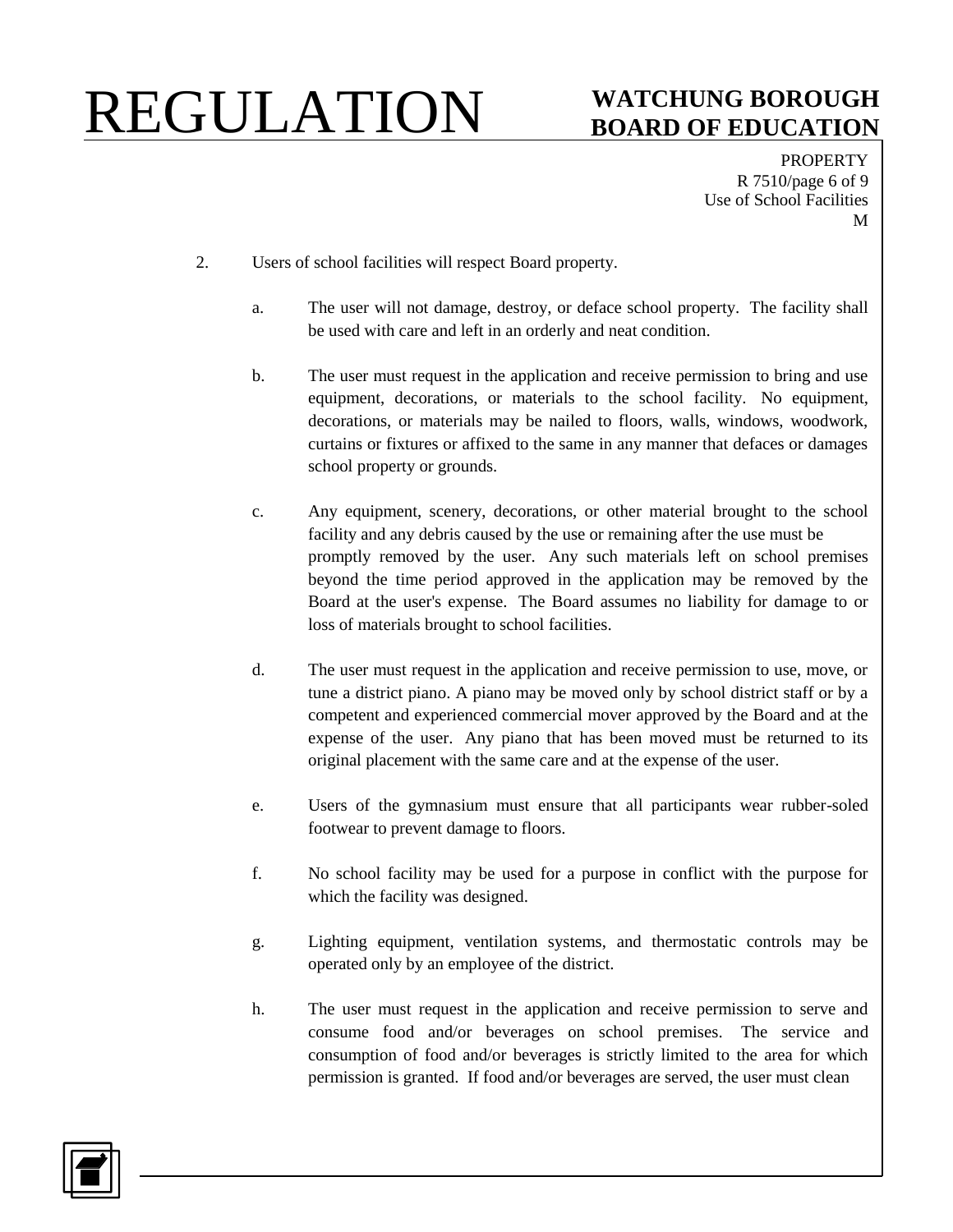## **BOARD OF EDUCATION**

PROPERTY R 7510/page 7 of 9 Use of School Facilities M

all utensils, equipment, serving dishes, and the like and restore the facility to its proper condition. The user may not consume food or beverages or use supplies purchased with public funds.

- i. No signs, posters, advertisements, or other displays may be placed in a school building without prior approval.
- j. No school keys shall be issued to a user.
- k. No animal shall be allowed on school premises without prior approval.
- l. An authorized school district staff member shall examine the school facilities and/or grounds after the use and will inform the user of any loss or damage that must be corrected.
- m. Permission to use school facilities extends only to the facility requested. Users are not entitled to enter health offices, administrative offices, storage closets, or any other room to which permission to use has not been expressly granted. Users are not permitted to use district telephones, word processors, and office equipment.
- n. No vehicles of any type shall be operated in any area that is not designed for such vehicles without prior permission.
- 3. Uses Must be Properly Supervised.
	- a. A school custodian must be on duty during the entire time a use occurs. The custodian is present for the purpose of ensuring the security and proper functioning of the facility and of enforcing these regulations. The custodian is paid by the Board and may not accept gratuities from users. If the custodian is needed to perform extra services as an accommodation to the user, the user may be charged an additional fee and the custodian will be compensated accordingly by the district.
	- b. The use of certain school facilities (such as kitchen and auditorium stage) require the services of school employees trained in the use of the facility. The user will be charged an additional fee and the school employee will be compensated accordingly by the district.

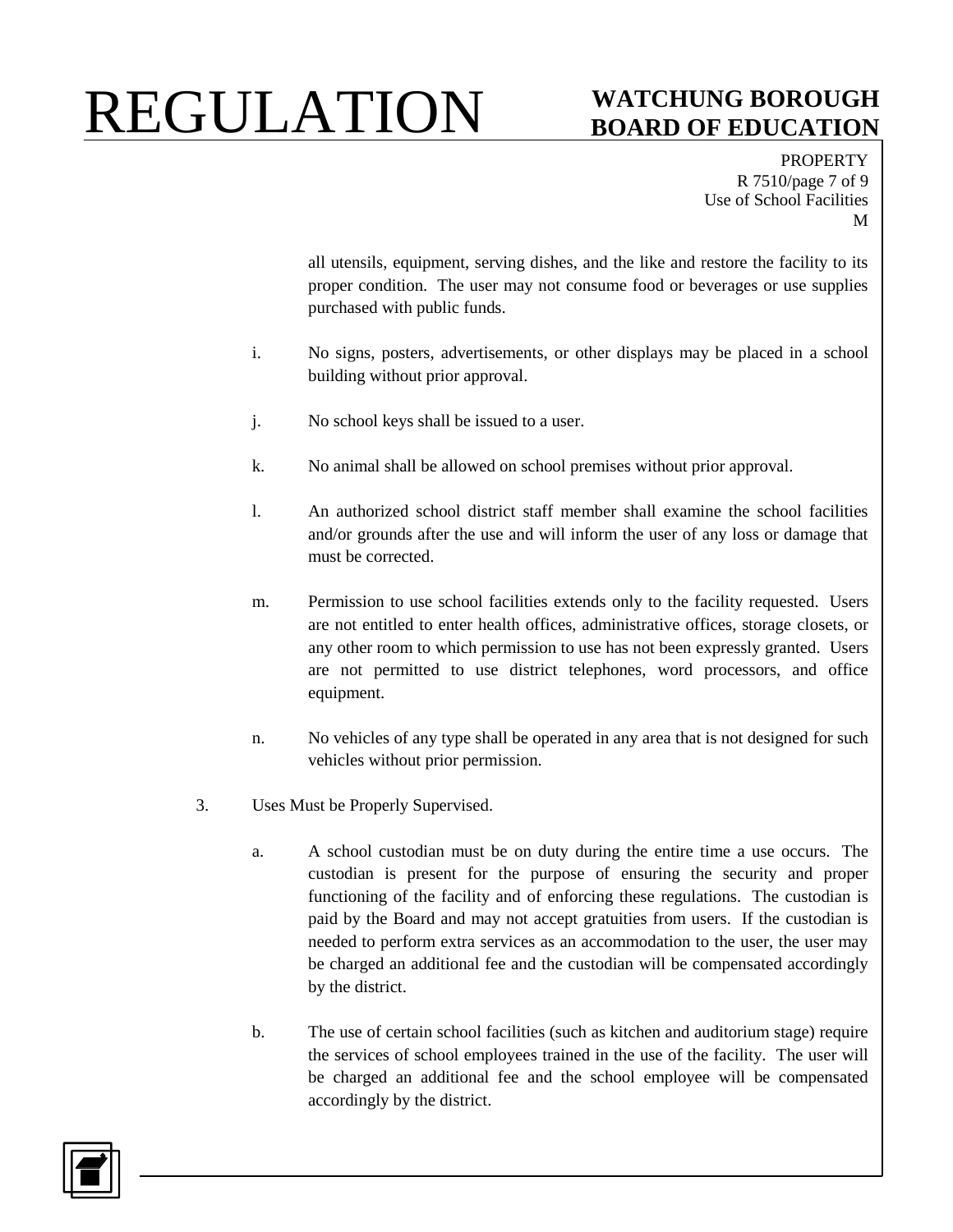## **BOARD OF EDUCATION**

PROPERTY R 7510/page 8 of 9 Use of School Facilities M

- c. The user must assume full responsibility for the conduct of all participants in the use while they are in or about school buildings and grounds and must enforce these regulations. The user must provide an adequate number of persons to supervise participants in the activity. The district, depending on the activity, may require as a condition of approval, a certain number of chaperones, law enforcement officials, and/or a school district representative(s) to be present at the activity.
- d. The user must, in consultation with the Principal, anticipate the need for the assistance of police officers, fire fighters, and/or parking attendants. All such services must be arranged by the user and will be at the expense of the user. When a user refuses or fails to secure police, fire, and/or parking assistance after having been advised to do so by the Principal, the Principal may recommend that permission to use the facility be withdrawn.
- e. Board members and school officials are entitled to full and free access to any part of the school premises during any use. No user may exclude a Board member or school official from a school facility for any reason.
- F. Fee Schedule
	- 1. Class I users will not be charged a fee or costs for the use of schools.
	- 2. Class II users will not be charged a facility fee, but will be charged for the specific services of school employees rendered pursuant to paragraph E3a and paragraph E3b, if any, as follows:

| Gym                     | \$35/hour custodial costs |
|-------------------------|---------------------------|
| <b>APR/Media Center</b> | \$35/hour custodial costs |
| Field                   | \$35/hour custodial costs |
| Classroom               | \$35/hour custodial costs |

3. Class III users will be charged the costs charged Class II users (paragraph F2) and the following facility fee for each hour's use:

| Gym                     | \$50/hour (plus \$35/hour custodial costs) |
|-------------------------|--------------------------------------------|
| <b>APR/Media Center</b> | \$40/hour (plus \$35/hour custodial costs) |
| Field                   | \$25 hour (plus \$35/hour custodial costs) |
| Classroom               | \$20/hour (plus \$35/hour custodial costs) |